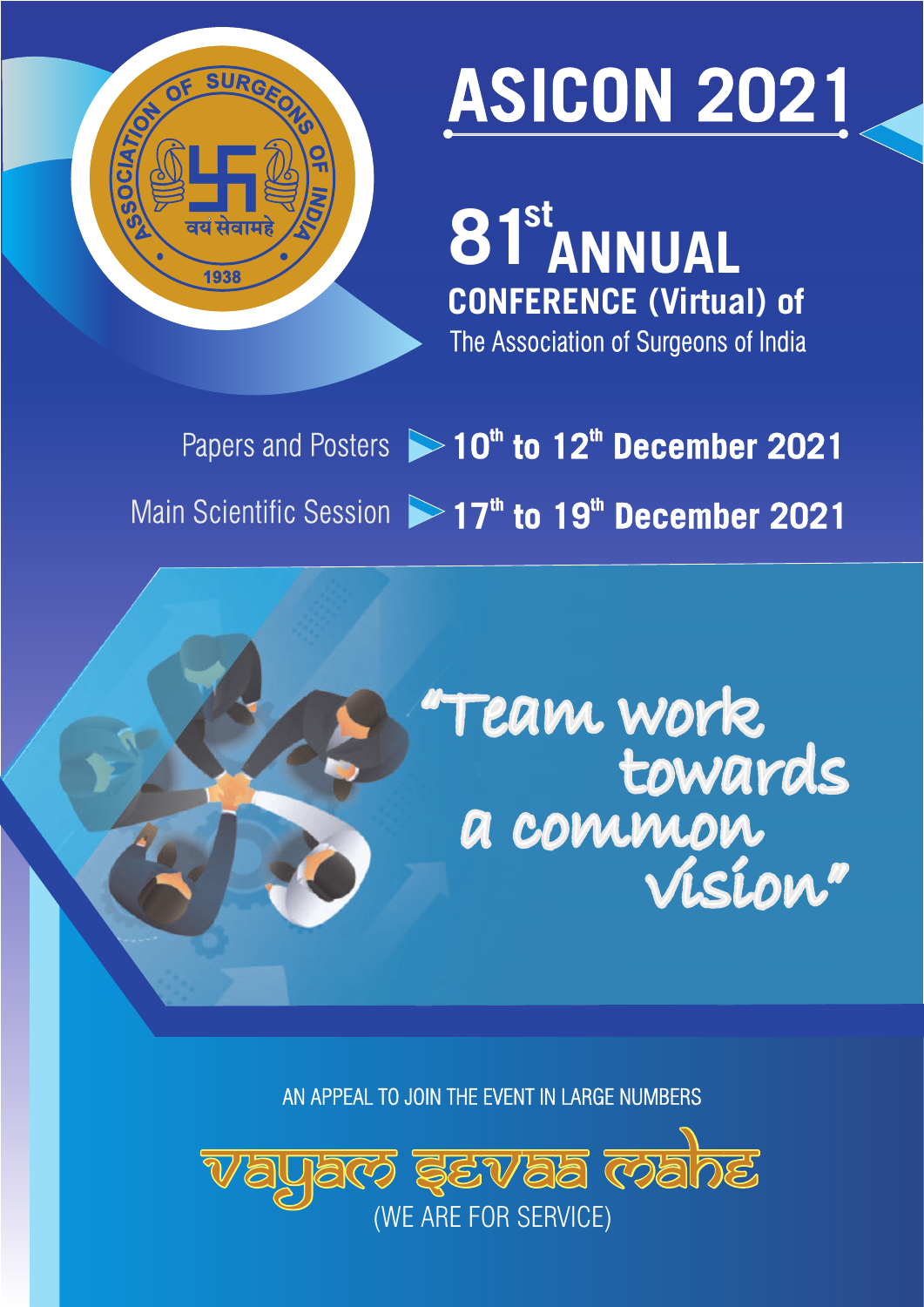Appeal to all Surgeons and **Postgraduates** 

The Annual Conference of the Association of Surgeons of India (ASICON) is the most worshiped event! It is an annual pilgrimage to many member surgeons who throng the event to learn advances in surgical science as well as have a bonhomie with fellow colleagues.

The commitment would be Orations, Endowment Lectures, Symposia, Sectional programs, Inauguration, The commitment would be Orations, Endowment Lectures, Symposia, Sectional programs, Inauguration,<br>Convocation, General Body Meeting (GBM) and Valedictory function. The paper and poster presentations Unfortunately, the COVID-19 pandemic that struck us in 2020 and has hit us again in 2021 as the second wave, has forced us to go on a virtual platform. This virtual ASICON 2021 is scheduled between  $17<sup>m</sup>$  and 19<sup>th</sup> December 2021. Keep these dates blocked and register early to avail the reduced registration fee. We can promise this time, a curtailed but robust scientific program coupled with possible cultural evening. would take place a week prior to accommodate more scientific sessions and to give the paper presenters more prominence. We are sure that the timings will not hinder your with commitments through the day time. **EXECUTE:**<br> **EXECUTE ANNUAL CONFERENCE ASSOCIATE AND A SURFACE AND A SURFACE AND THE ANNUAL COVID-19 partember surgeons who throng the event to learn advances in science as well as have a bonhomic with follow colleagues.<br>** 

The year 2021 has been a disaster for both surgeons and postgraduates. We have had loss of lives. We condole the loss of our surgeon members and non-members and doctors from other fraternity in trying to do their duty.

ASICON marks change of topmost leadership. This time, all three office bearers viz. President, Hon. Secretary and Hon. Treasurer will change. ASI will also have a new Executive committee in place. We are sure that the show will go on under the forthcoming leadership and wish them all the best.

Abhay Dalvi | President 2021 Sanjay Jain | Hon, Secretary 2021 C R K Prasad | Hon. Treasurer 2021



P. Raghu Ram | Imm Past President Santhosh John Abraham | Dir. Academic Council

Long live ASI

"Teamwork towards a common vision"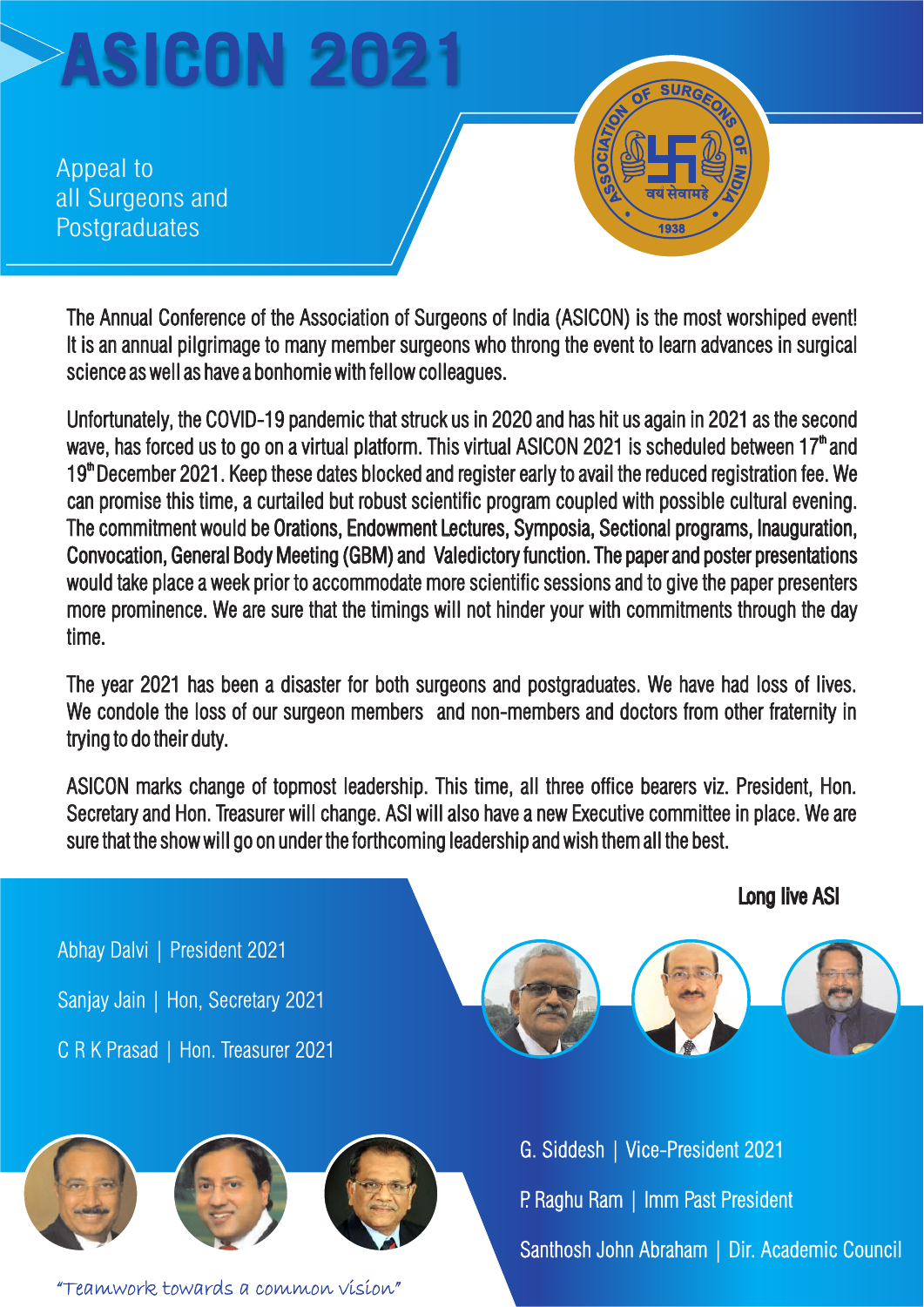## **ASICON 2021** National Executive Committee

Dr Abhay Dalvi President

Dr Sanjay Kumar Jain Hon. Secretary

Dr CRK Prasad Hon. Treasurer

Dr Siddesh G Vice President

Dr P. Raghu Ram Immediate Past President

ANDHRA PRADESH Dr Ramana Murthy P.V Dr Ganni Bhaskara Rao Dr Santa Rao G

BIHAR Dr Bindey Kumar Dr Narain N P Dr Ashok Kumar Sinha

DELHI Dr Srivastava K N Dr Durga C K Dr Pawanindra Lal

GUJARAT Dr Gunvant H. Rathod Dr Pankaj R Modi Dr Kaushik Gajjar Dr Rajan B Patel

HARYANA Dr Shiv Shanker Bhardwai Dr Kartar Singh Yadav

JHARKHAND Dr Sunil Kumar Dr Jugal Kishore Choudhary

JAMMU & KASHMIR Dr Nasib Chand Digra

KARNATAKA Dr Ashok Godhi Dr Shivaram H.V Dr Rajgopal Shenoy K

KERALA Dr Rajan P Dr Varghese C J Dr Mohamed Ismail Dr Sreekumar R.C

MADHYA PARDESH Dr Sanjay Kumar Jain Dr Achal Gupta Dr Amitabh Goel

MAHARASHTRA Dr Pravin R. Suryawanshi Dr Roysuneel V. Patankar Dr Pratapsinh A. Varute Dr Quraishi A.M

ODISHA Dr Sreejoy Patnaik Dr Banabihari Mishra

PUNJAB Dr Dhaliwal U.S Dr Deepak Chawla RAJASTHAN Dr Raj Kamal Jenaw

Dr Prabha Om Dr Bhanwar Lal Yadav

TAMIL NADU Dr Subrammaniyan S. R Dr Mohan Prasad B K C Dr Maruthu Pandian D Dr Chandrasekar G

TELANGANA Dr Prasad C R K Dr Kanaka Raju G Dr Sridhar L

UTTAR PRADESH Dr Nikhil Singh Dr Probal Neogi Dr Anand Kumar Mishra Dr Amit Srivastava

WEST BENGAL Dr Makhan Lal Saha Dr Sanjay De Bakshi Dr Prabir Bijoy Kar Dr Dhrubajyoti Bhaumik SECTIONAL REPRESENTATIVES

Dr Gopalakrishnan N Dr Pradeep Rebala Dr Arnab Gupta

CO-OPTED MEMBERS

Dr Vardhan S. Bhobe Dr Nepram Sanjib Singh Dr Werlok Kharshiing Dr Sriramulu G Dr Sunil Kumar Ghosh Dr Jishan Ahmed Dr Sandeep Dave

#### SPECIAL INVITEES

Dr Santhosh John Abraham Director, Academic Council Dr Dilip Gode

Director, Social Service Dr Sandeep Kumar IJS, Editor in Chief Dr Khandelwal C Chairman, SSS

#### "Teamwork towards a common vision"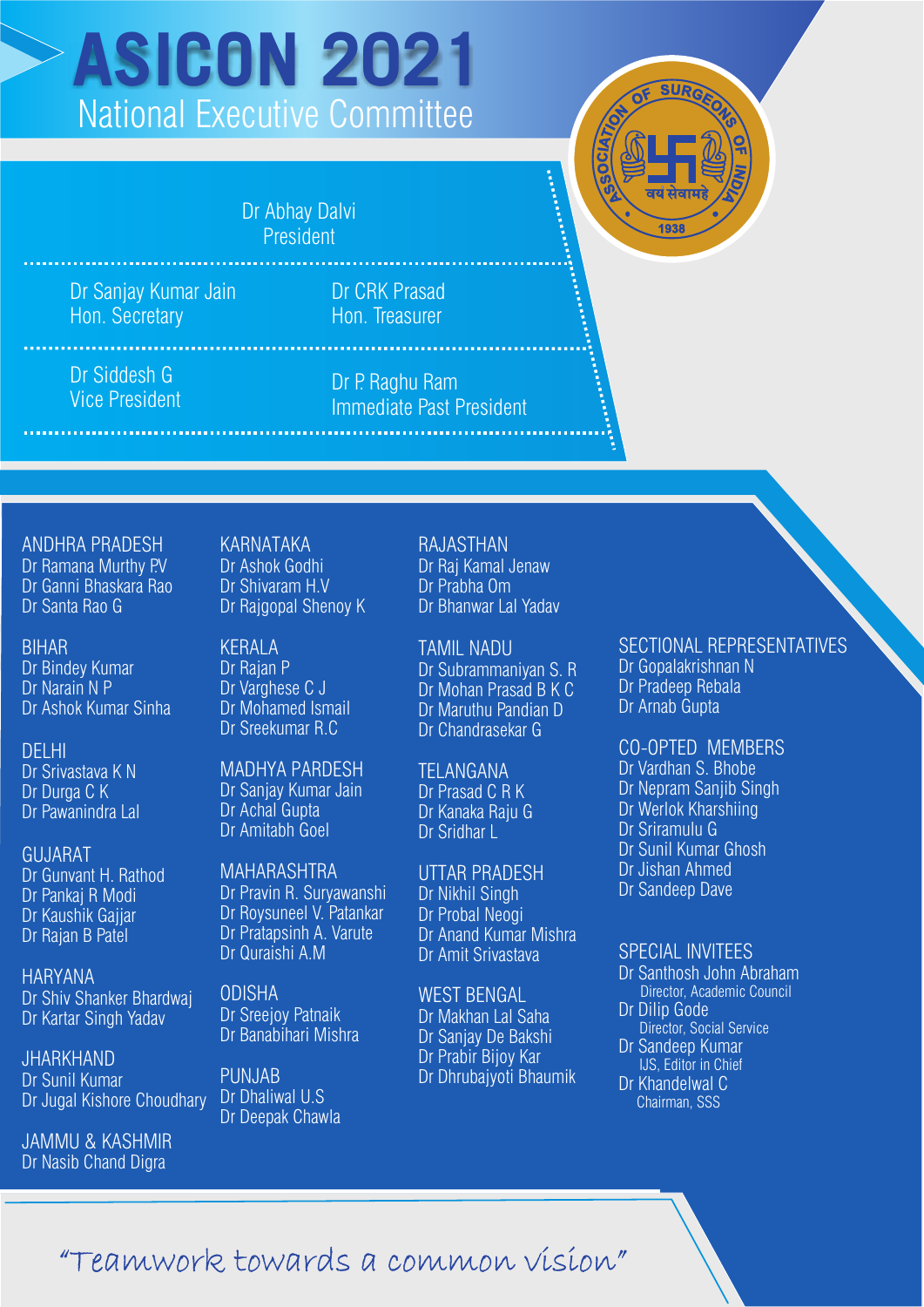#### Registration Details

#### **For PG ASI Members Registration is FREE**

**ASICON 2021**

**Registration Fee till October 31st 2021: ASI Member : 1000+180 GST)=1180 ( Non ASI Member : 1500+270(GST)=1570 (Including Postgraduates)**

| <b>Registration Fee from 1st to 30th November, 2021:</b> |                            |
|----------------------------------------------------------|----------------------------|
| <b>ASI Member</b>                                        | : $1500 + 270(GST) = 1770$ |
| <b>Non ASI Member</b>                                    | : $2000 + 360(GST) = 2360$ |
|                                                          | (Including Postgraduates)  |

**Mode of payment: Cash/ DD/ Bank Transfer No spot registrations For NEFT/ RTGS use the following bank account details**

**Bank Details of ASICON 2021 Account NameT: he Association of Surgeons of India (ASICON) A/C No:06780100017323 IFSC CODE: BARB0TIRUVA (5th character is numeric zero) Name of Bank**: **Bank of Baroda Branch: Bank of Baroda, 280, Triplicane High Road, Triplicane, Chennai 600005 Visit: www.asicon2021.com for online registration** 

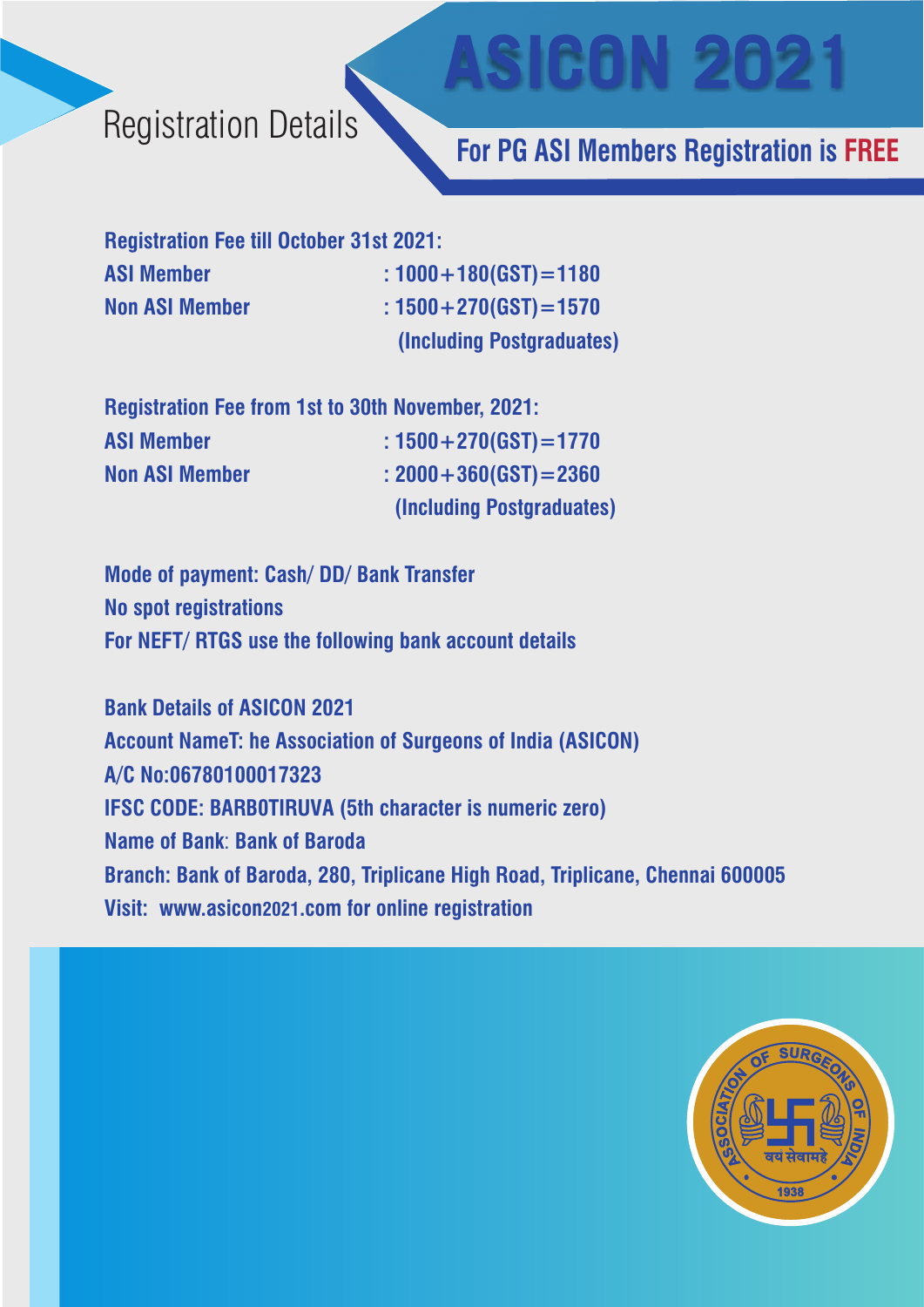

| 10 <sup>th</sup> to 12 <sup>th</sup> December 2021 | 0900-2000 | Posters & Papers        |  |
|----------------------------------------------------|-----------|-------------------------|--|
| 16 <sup>th</sup> December 2021                     | 1900-2000 | <b>FAIS Convocation</b> |  |
| 17 <sup>th</sup> December 2021                     | 1400-2000 | <b>Conference</b>       |  |
|                                                    | 2000-2100 | Inauguration            |  |
| 18 <sup>th</sup> December 2021                     | 1400-2000 | <b>Conference</b>       |  |
|                                                    | 2000-2100 | <b>Cultural Evening</b> |  |
| 19 <sup>th</sup> December 2021                     | 1400-2000 | <b>Conference</b>       |  |
|                                                    | 2000-2100 | <b>AGM</b>              |  |
|                                                    |           |                         |  |